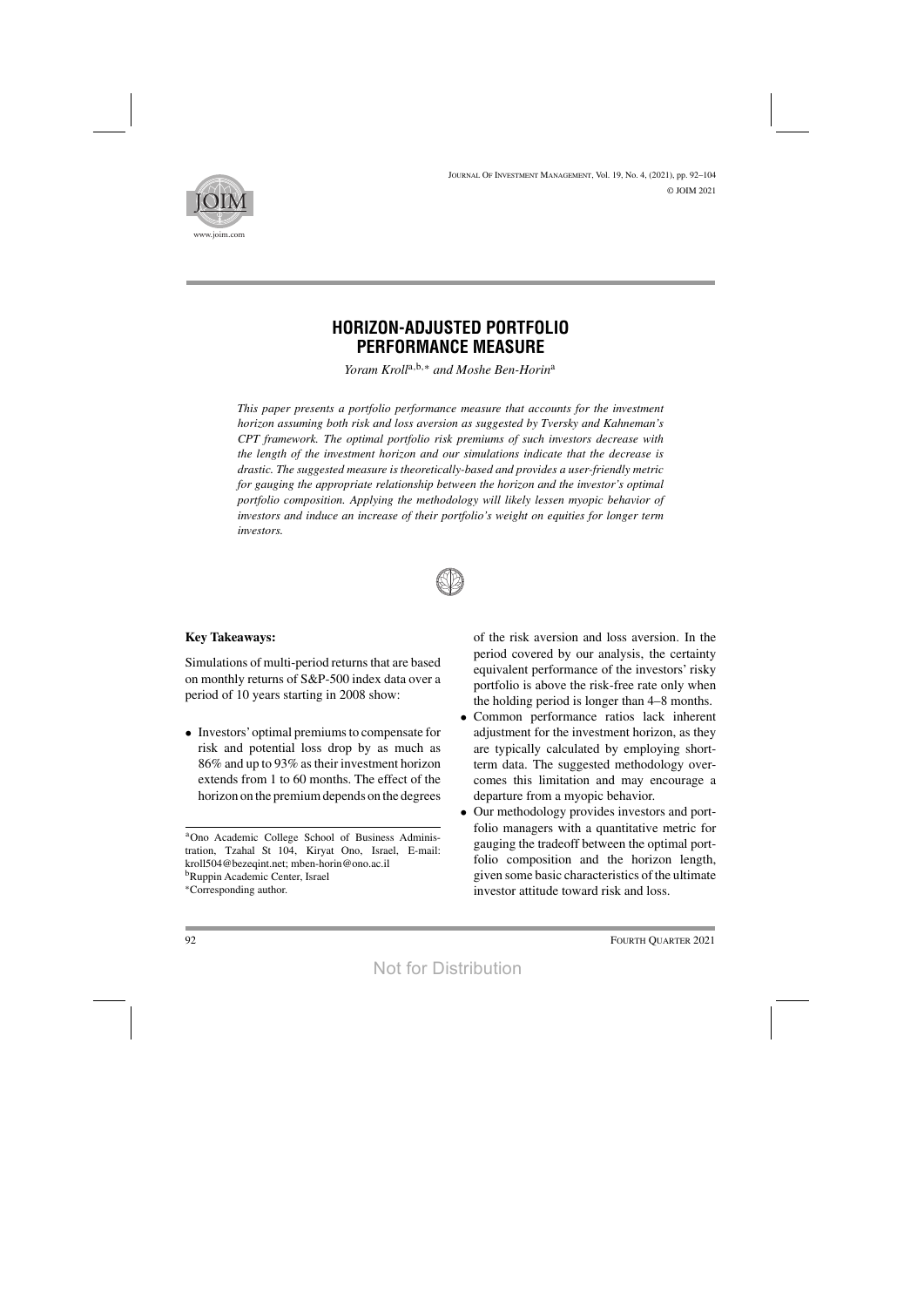## **1 Introduction**

There is a long lasting debate among academics and practitioners regarding the effect of investors' horizon on their portfolios' optimal equity level.<sup>1</sup> Samuelson (1969), Merton and Samuelson (1974) and Bodie (1995) showed that for investors with constant relative risk aversion (CRRA) utility, the investment horizon does not affect the optimal level of the portfolio's equity. Mossin (1968) noted that in the case of constant absolute risk aversion utility function (CARA), the horizon effect is weak.

On the other hand, the seminal work of Kahneman and Tversky's (1979) Prospect Theory, Tversky and Kahneman's (hereafter TK; 1992) Cumulative Prospect Theory (CPT) and Mehra and Prescott's (1985) Equity Premium Puzzle (EPP) imply that longer horizons justify higher risk taking. Benartzi and Thaler (BT; 1995) claim that short-term performance reports cause lossaverse investors with long investment horizons to make myopic investment decisions and act as if their average horizon is only one year, hence they fail to utilize the benefits of time diversification.

Indeed, it is well recognized, theoretically and empirically, that performance measures must reflect differences in the investors' horizons. For example, Sharpe (1994) showed that when the returns distribution is iid across time, the Sharpe ratio for a horizon of length  $t$  increases with time as a function of the square root of  $t$ . Francois and Hubner (2020) also use this relationship to compute yearly Sharpe ratios using monthly data. Levy (2017) notes that the Sharpe ratio is sensitive to the investor's planned horizon and needs to be corrected prior to ranking the performance of portfolios if the data are based on time intervals that do not match the planned horizon, and no such adjustment is required for the geometric mean return where the returns distribution is iid across time.

Additionally, it is to be expected that portfolio performance be assessed differently by investors that have diverse attitude toward risk and loss. Zakamouline (2011) recognized this fact and developed, under some concrete assumptions about the form of the investor's utility function, a closed-form solution for the investor's portfolio performance measure. Farinelli *et al*. (2009) also recognize the fact that optimal asset allocation must fit investors' goals and thus must lead to parameter-dependent performance ratios. They find satisfactorily good match between asset allocation and corresponding risk profile. Similarly, Pezier(2011) employs a maximum certainty equivalent excess return criterion, or equivalent criteria, adapted to the investment circumstances. Levy (2017) compares the Sharpe ratio, Jensen's Alpha and the geometric mean as performance measures. He demonstrates the bias of the Sharpe ratio when using short-term data to evaluate the performance of long-term horizon portfolios, a bias that is not shared by the geometric mean. Indeed, this drawback is shared by all other commonly used performance measures. Using an experimental test Levy and Levy (2017) found that assuming PT preferences, the optimal asset allocation shifts drastically toward 100% equity if the investment horizon is as short as one, two, or three years. These findings are similar to ours but are not in line with observed investor behavior. As we argue, this can be easily explained by the fact that the horizon length is generally not deterministic and is often defined as "x number of periods ahead".

Practitioners typically assume positive relationship between the investment horizon and the desired portfolio risk level, a practice that is well reflected in the "100 minus age" equity proportion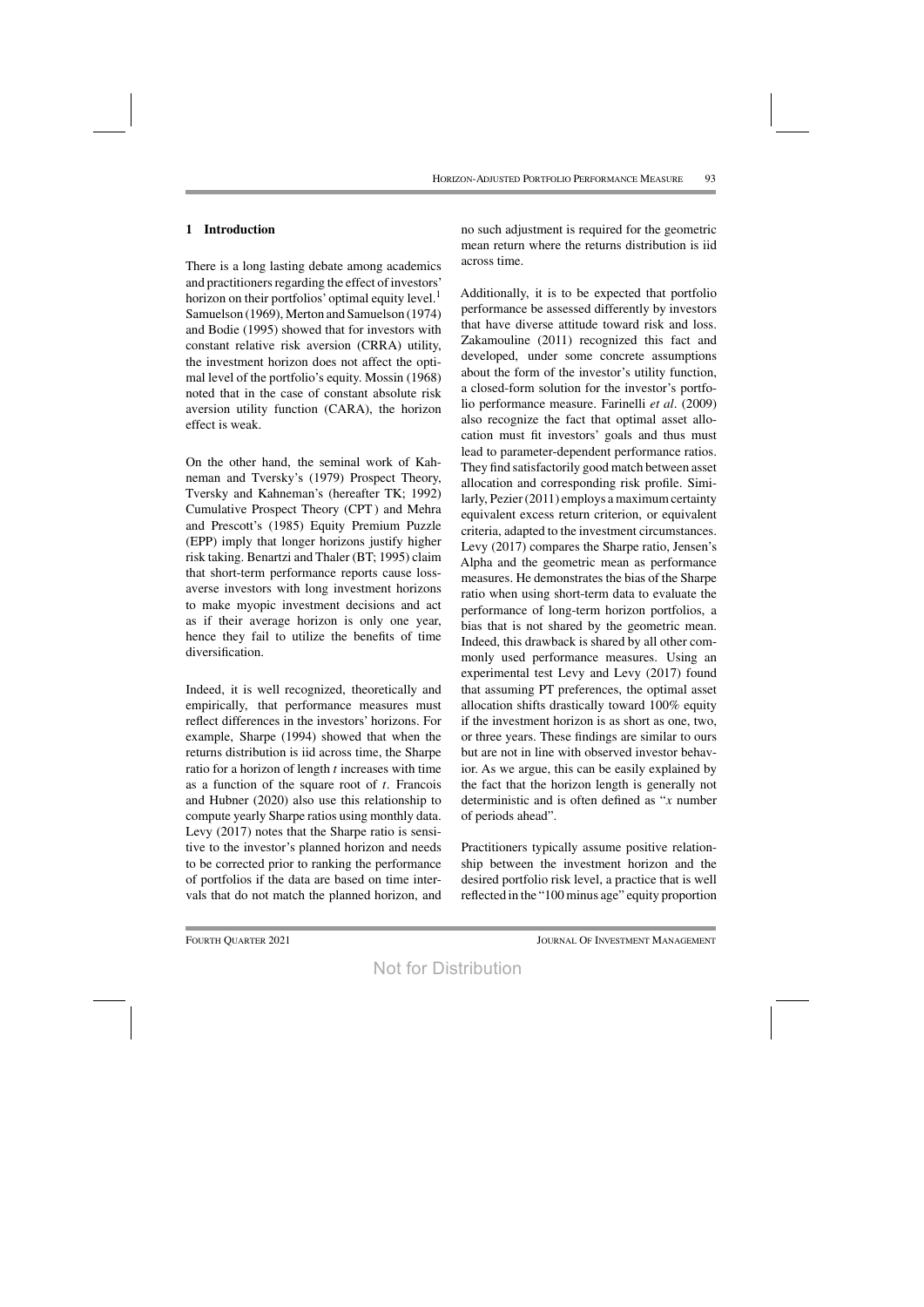rule of thumb used in pension accounts and in the well-known Chilean pension programs.

The main purpose of this paper is to demonstrate the opportunity open to investors with diverse horizons and alternative attitudes toward risk and loss, to enhance expected wealth by using optimal risk premiums that suite their preferred horizon length. Realizing the dramatic reduction of the risk premium as the investment horizon lengthens, will likely mitigate the myopic investors' behavior who tend to focus on shortterm returns and fail to sufficiently account for the time diversification of returns.

The paper is organized as follows. Section 2 presents the methodology for deriving the horizon risk premiums (HRPs) expressed in short periods terms. Section 3 presents empirical data to estimate the HRPs in a bootstrapping simulation setting TK's value function. Section 4 examines the impact of the risk aversion and loss aversion parameters on the optimal selected risk and the HRPs. Section 5 presents the "efficient frontier" between achievable short-term values and investment horizons. Section 6 presents a summary and offers some conclusions.

## **2 Methodology**

Our analysis is based on a two-asset portfolio that consists of a proportion  $\alpha$  invested in a risky asset (i.e., the equity component) and a proportion  $(1 - \alpha)$  invested in a risk-free asset. The equity component yields a random return  $\tilde{r}(e; t)$  in each short period  $t$ , while the risk-free asset yields a known return  $r_f$ . The equity return is assumed to be identically independently distributed (iid) across the short periods. The portfolio is rebalanced to its original proportions at the beginning of each short period,  $t$ . Hence, the portfolio's multi-period rate of return for a horizon of T

periods,  $\tilde{r}(T)$ , is given as follows:

$$
\tilde{r}(T) = \prod_{t=1}^{T} [1 + (\alpha \tilde{r}(e; t) + (1 - \alpha)r_f)] - 1
$$
\n(1)

The expected one-period rate of return on the risky portfolio derived from the expected cumulative rate for horizon of length  $T$  is given as follows:

$$
\bar{r}(1;T) = [1 + E(1 + \tilde{r}(T))]^{1/T} - 1 \quad (2)
$$

For each horizon  $T$ , the portfolio's expected utility is expressed as follows:

$$
E[U(\tilde{r}(T))]
$$
 (3)

The certainty equivalent rate for that horizon given a specific utility function is noted as follows:

$$
CE(T) = U^{-1}(E[U(\tilde{r}(T))])
$$
 (4)

Given the CE rate for the  $T$  holding period, we derive the one-period certainty equivalent value:

$$
CE(1; T) = \{1 + E[CE(T)]\}^{1/T} - 1 \quad (5)
$$

The portfolio's one-period horizon risk premium,  $HRP(1; T)$ , is simply the spread between the portfolio's one-period return and the one-period certainty equivalent rate as derived from the T holding period horizon:

$$
HRP(1; T) = \bar{r}(1; T) - CE(1; T) \tag{6}
$$

Conversely, the portfolio's one-period certainty equivalent performance measure for any horizon  $T$  is:

$$
CE(1; T) = \bar{r}(1; T) - HRP(1; T) \tag{7}
$$

The one-period certainty equivalent rate,  $CE(1; T)$ , is a single rate that provides the same utility as the expected utility of the relevant risky portfolio return for a given horizon.

Iftime diversification is beneficial, the one-period  $HRP(1; T)$  is likely to decrease with the horizon,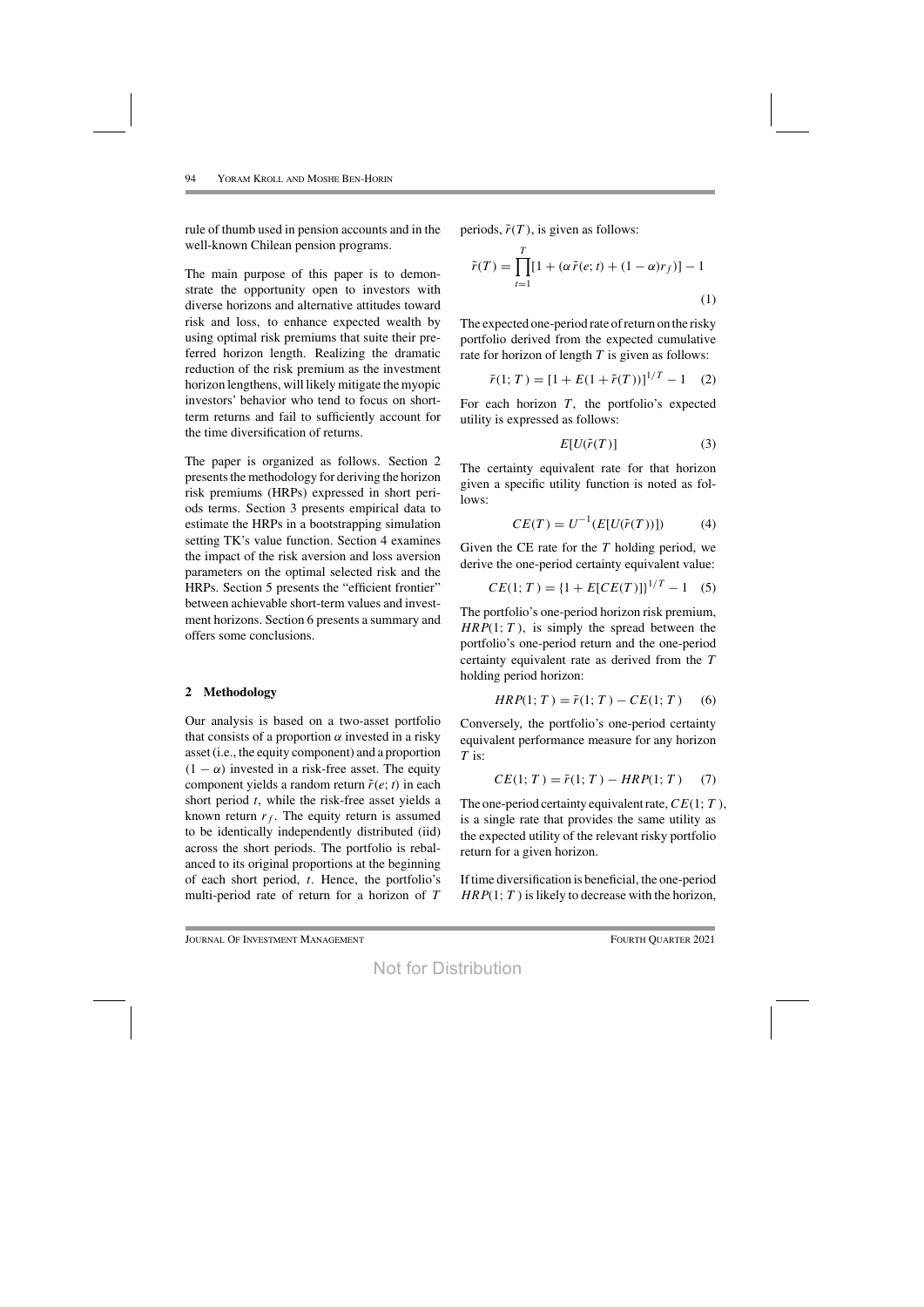while the one-period certainty equivalent rate,  $CE(1; T)$ , is likely to increase with the horizon, inducing greater risk taking by long-term investors. We therefore use the rate  $CE(1; T)$ as a yardstick for comparing the performance of alternative risky portfolios that have a horizon  $T$ .

The apparent major weakness of our performance measure is the fact that it is derivable from the investor's utility function; hence, it is not a single objective measure suitable for all investors. However, the attempt to use an objective performance measure such as Sharpe ratio that fits all can work well only when the "separation theorem" holds. However, an objective unique performance measure surely cannot fit investors with diverse horizons. Indeed, financial consultants commonly tailor portfolios composition to fit their clients preferred attitude toward risk and loss, willingness to use different classes of securities and the length of their investment horizon. Given such investors' data, the use of the certainty equivalent provides a user-friendly quantitative and theoretically based measure that exploits the potential benefit of time diversification.

# **3 Estimating the HRP and CE Using Empirical Data in a Bootstrapping Simulation Setting**

In this section, we demonstrate how our method can be applied, by estimating HRP for the S&P- $500$  index<sup>2</sup> via bootstrapping simulations to determine the expected  $HRP(1; T)$  for horizons that range from 1 to 60 months with different levels of investment in equity and risk-free assets. $3$ Applying TK's value function to our multi-period returns, we have the following:

$$
v(\tilde{r}(T)) = \begin{cases} \tilde{r}(T)^{\alpha} & \text{if } \tilde{r}(T) \ge 0 \\ -\lambda (-\tilde{r}(T))^{\beta} & \text{if } \tilde{r}(T) < 0 \end{cases}
$$
 (8)

The prospect utility (value) function of a risky portfolio  $P$  in a sample setting is:

$$
V = \sum_{i=1}^{I} \pi_i v(r_i(T))
$$
 (9)

where  $\pi_i$  represents the decision weight related to the *i*<sup>th</sup> sample outcome  $(i = 1, 2, ..., I)$ . In portfolio analysis,  $r_i(T)$  is the *i*<sup>th</sup> rate of return on the invested capital in the portfolio for a horizon of T short periods. It is reasonable to assume that  $\pi_i$  is simply the probability of obtaining the rate of return  $r_i(T)$ . Our "base case" for Equation (7) uses the parameters suggested by TK, namely,  $\alpha = \beta = 0.88$  and  $\lambda = 2.25$ . The simulations used monthly rates of return of the S&P-500 index ("the equity component") and the monthly rates of return of the one-month TBs ("the riskfree component") over the 120 months during the period February 2008 to January 2018. The average monthly rate of return of the TBs during this 10-year period serves as our risk-free rate of return in the bootstrapping simulations procedure. The 120 monthly rates of return on the S&P-500 index serve as a pool, from which we simulated 2,000 random drawsfor each horizon length, producing a total of  $120,000 (= 2,000 \times 60)$  random draws. We use these random outcomes to compute the returns of portfolios that differ with respect to their equity levels for each horizon, namely, the proportion of the risky assets component vs. the risk-free asset component. Table 1 presents some of the data's basic statistics.

The sample annualized average TBs and S&P-500 index rates of return over this period were 1.28% and 8.66%, respectively. The TB rates are highly autocorrelated; they are positively skewed and more concentrated in the center relatively to a normal distribution (i.e., have negative kurtosis).<sup>4</sup> The opposite holds for the S&P-500 index rates of return: the autocorrelation is low, they are negatively skewed, and their kurtosis is positive.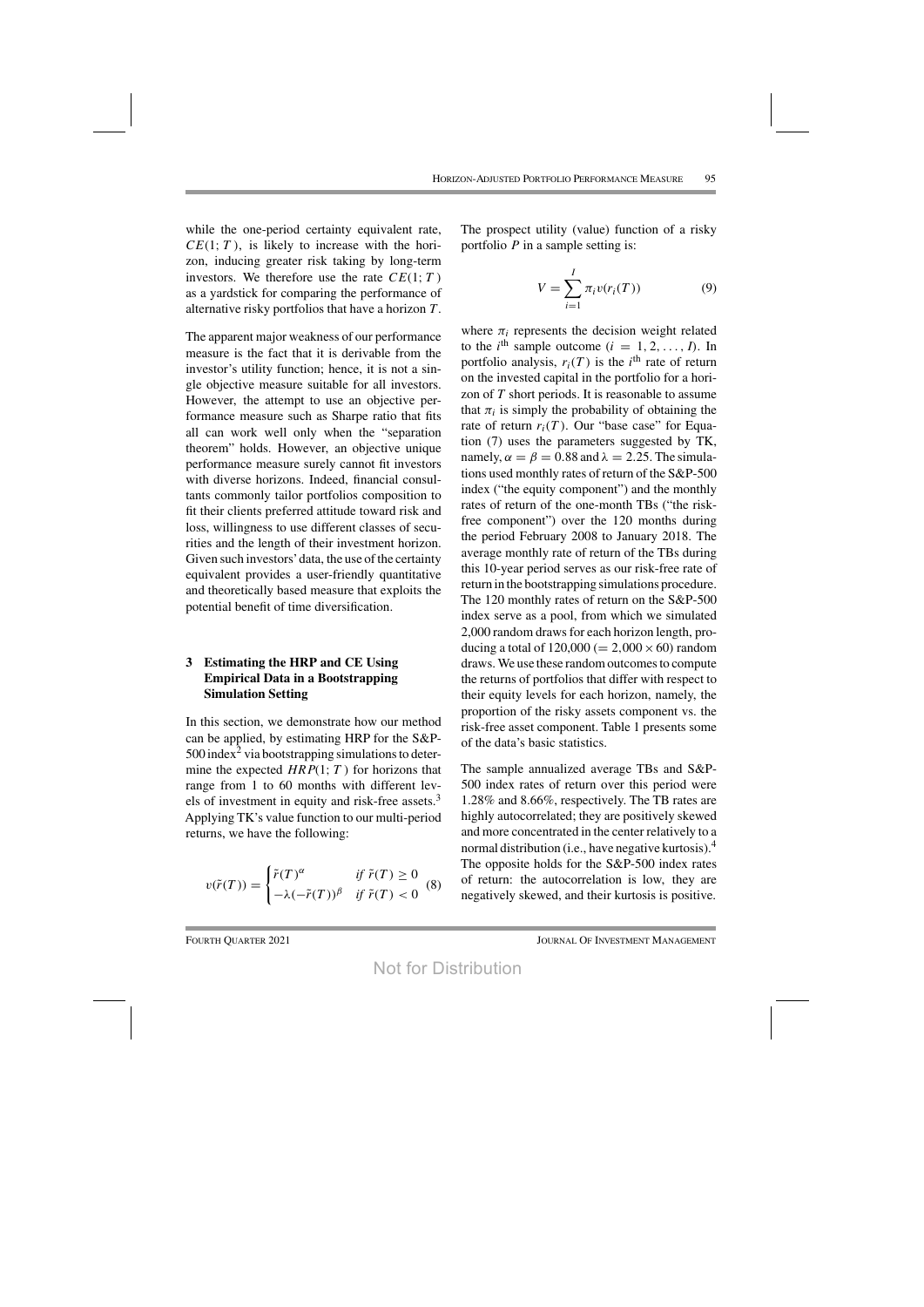|                            | <b>TBs</b> | $S&P-500$ |
|----------------------------|------------|-----------|
| Average monthly rate       | $0.1067\%$ | 0.6943%   |
| Standard deviation         | $0.1547\%$ | 4.3155%   |
| <b>Skewness</b>            | 110.556    | $-84.064$ |
| Kurtosis                   | $-55.630$  | 204.447   |
| Correlation                | 0.0493     |           |
| Autocorrelation $(t, t-1)$ | 0.9954     | 0.1435    |
| Significance               | 0.00       | 0.12      |

**Table 1** Basic statistics of the monthly rates of return: S&P-500 and one-month Treasury bills February 2008 to January 2018.

Aiming to obtain a clear view of the effect of the portfolio's equity levels on the one-period  $HRP(1; T)$  and  $CE(1; T)$ , we present results of four portfolios with different equity levels of  $10\%$ , 50%, 100% and 150%, respectively, and they are rebalanced every month.

Exhibit 1 shows the monthly (i.e., one-period) horizon risk premiums,  $HRP(1; T)$ , under the CPT model applying our "base case". It is evident that under this model, the premiums are very high for short horizons but drop sharply with the horizon length. For example, for portfolio with 100% equity, the one-period premiums for horizons of 1, 12, 24, 36, 48 and 60 months are 1.09%, 0.45%, 0.26%, 0.17%, 0.11% and 0.08%, respectively. The simulations indicate that for the "base case" the risk premium for 60-month holding period is less than a 10th of the risk premium for one-month holding period.

Recall that the monthly risk-free rate used in the simulations, 0.1067%, is the average TB rate in the 120 months from February 2008 to January 2018. In Exhibit 1, the line pertaining to portfolio with 150% equity is, in fact, a hypothetical line, as 150% equity implies margin purchase, which is

**Exhibit 1** Monthly horizon risk premiums,  $HRP(1; T)$  based on CPT value function with  $\lambda = 2.25$  and  $\alpha = \beta = 0.88$ .



For each risk level, as measured by the proportion of equity vs. the risk-free asset in the portfolio, the graph presents the HRPs based on our bootstrapping simulation data.

Journal Of Investment Management Fourth Fourth Puarter 2021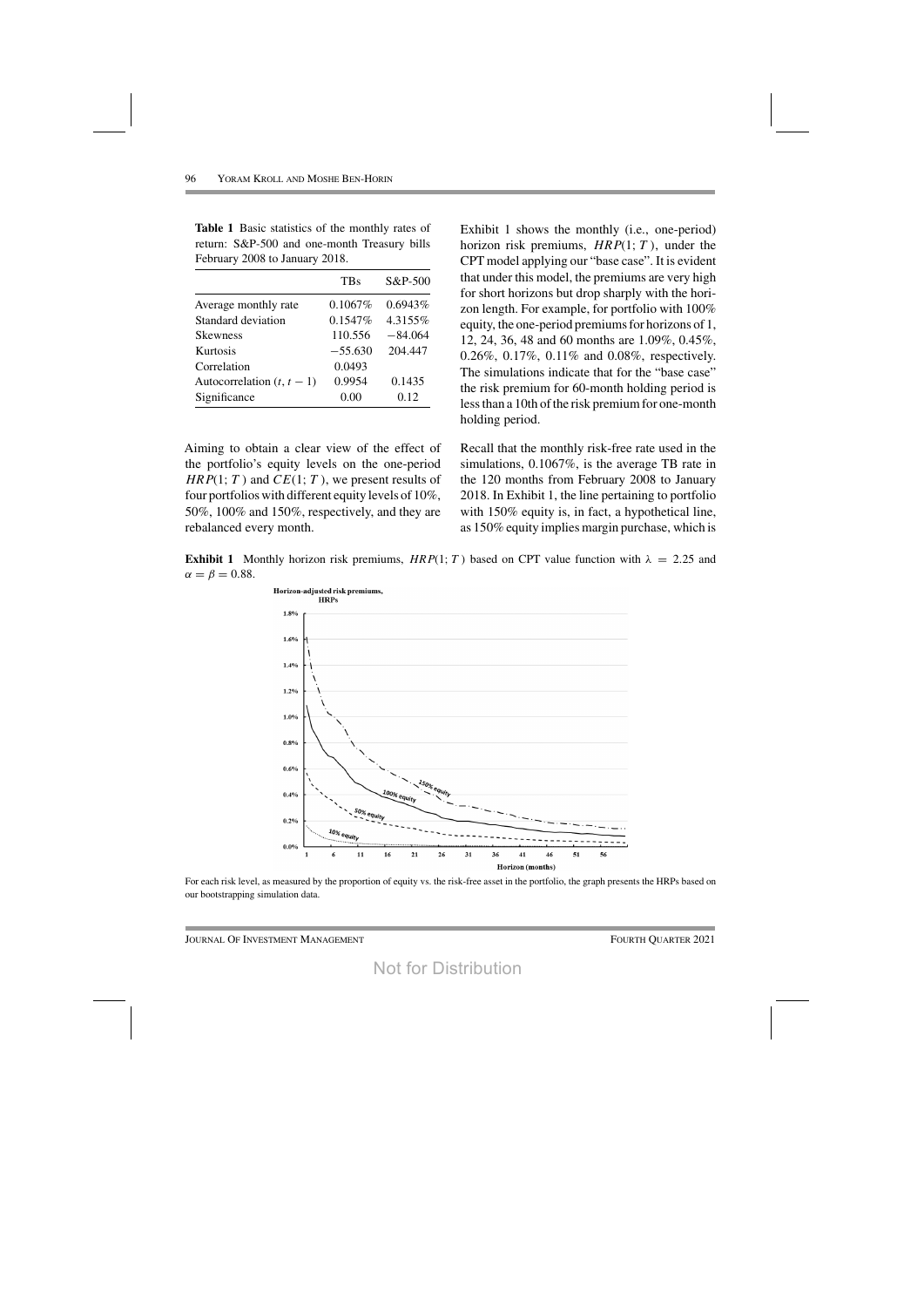



For each risk level, as measured by the proportion of equity vs. the risk-free asset in the portfolio, the graph presents the CE rate based on our bootstrapping simulation data.

available only at a much higher margin-borrowing rate.

Exhibit 2 presents the one-period performance measure of CE values of our four portfolios for diverse horizons. The CE increases monotonically with the horizon for all equity levels. The rate of increase becomes greater as the equity level of the portfolio increases. For each level of equity, the marginal increase diminishes as the horizon becomes longer. Surprisingly, at about nine-month horizon, all the four simulated portfolios have approximately the same CE. The CE exceeds the risk-free rate only when the horizon is longer than 4–8 months. Referring to the horizon where the CE is equal to the risk-free rate as a "breakeven" horizon, we note that the higher the portfolio's equity proportion, the longer the "breakeven" horizon.

Exhibit 2 clearly demonstrates the need to consider the target horizon when ranking the performance of alternative portfolios. To observe this trend, assume that the graph of CE for 100% equity serves as the S&P-500 benchmark at different horizons for alternative equity managed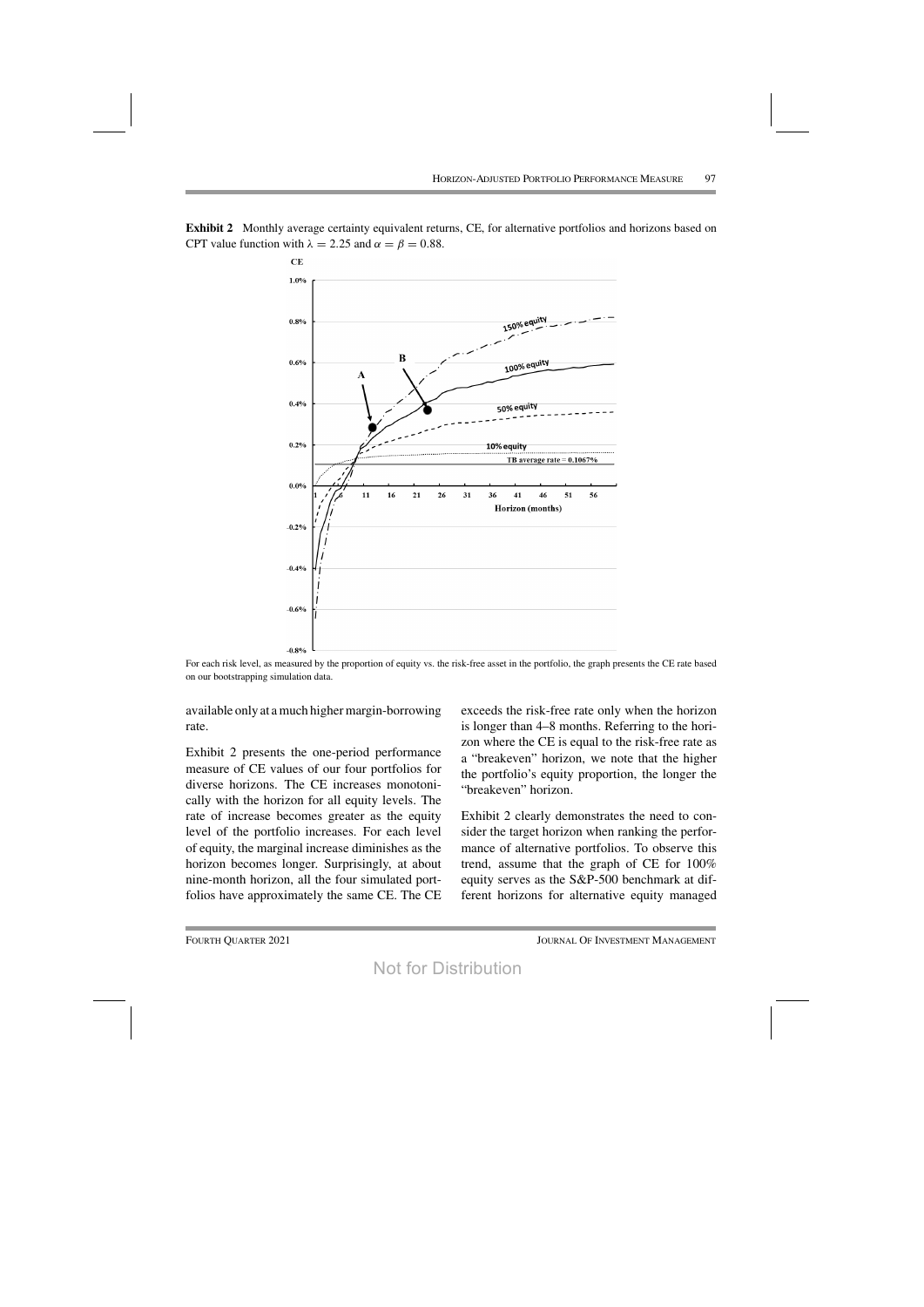portfolios. Portfolio A with a 12-month horizon has a CE of 0.3%, which is greater than the CE of the benchmark for that horizon. Portfolio B with a horizon of 24 months has a higher CE of 0.35%. However, this higher CE is below the benchmark's CE for investments with a 24 month horizon. It is evident that portfolio A outperformed portfolio B despite its lower CE.5

#### **4 Changing the CPT Parameters**

Since the certainty equivalent approach is utility dependent, we are able to examine the changes of the HRPs as the investor's attitudes toward risk aversion and loss aversion change. Exhibit 3 presents the ratio HRP/R for  $100\%$  equity portfolio using the CPT value function with loss aversion  $λ$  values of 3, 2.25, 1.5 and 1, while the risk aversion parameters  $\alpha$  and  $\beta$  are set equal to 0.88 as suggested by TK. The effect of the loss aversion factor, λ, on HRP/R is particularly strong for short-horizon portfolios. For example,

in the case of one-month horizon, the  $HRP/R$ is in the range of 1.89–0.43 for  $\lambda$  in the range of  $\lambda = 1$  to  $\lambda = 3$ , respectively, while the HRP/ $\overline{R}$  is in the range of 0.16–0.06 for the same  $\lambda$  levels, respectively, in the case of a 60-month horizon. It follows that the HRPs estimates of long-term investors merge into a relatively narrow range despite their marked difference in the degree of loss aversion. As noted above, in the absence of loss aversion  $(\lambda = 1)$ , the HRP/R is 0.43 for holding period of one month. It decreases gradually (almost monotonically) as the horizon becomes longer and reaches 0.06 at the 60-month horizon portfolio.

Exhibit 4 presents the way the average certainty equivalent excess return of the all-equity portfolio changes with the degree of risk aversion. When  $\alpha = \beta = 1$ , there is no risk aversion and the investor's attitude toward risk is motivated only by the loss aversion. In this case, when the horizon is only one-month long, there

**Exhibit 3** Monthly HRPs relative to the S&P-500 average return, HRP/ $\overline{R}$ , based on CPT value function with  $\alpha = \beta = 0.88$  and alternative  $\lambda$  values.



The graphs present the ratio  $HRP/\bar{R}$  for alternative degrees of loss-aversion over a range of horizons based on our bootstrapping simulation data.

Journal Of Investment Management Fourth Quarter 2021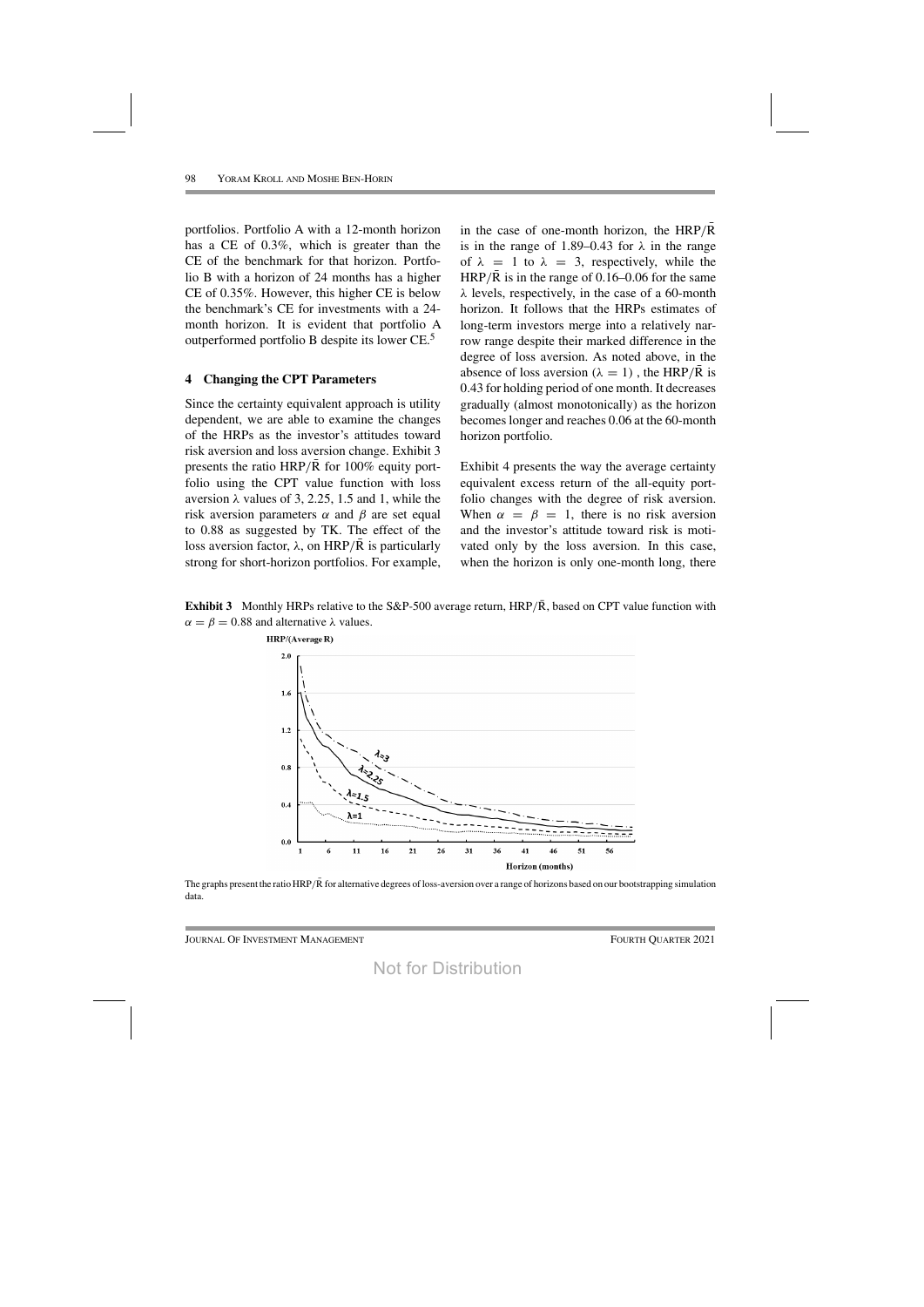

**Exhibit 4** The effect of risk aversion on the CE return for the all-equity portfolio.

**CE** - TB average rate

The monthly average certainty equivalent return in excess of the risk-free rate of return for varying degrees of risk aversion. The parameters used for the CPT value function are  $\lambda = 2.25$  and  $\alpha = \beta = 1, 0.88, 0.5$  and 0.3, and the graphs are based on our bootstrapping simulation data.

is a negative certainty equivalent premium of −0.70%. The premium turns positive only when the horizon is longer than seven months, and it reaches high level of 0.53% at the 60-month horizon. Lower  $\alpha$  and  $\beta$  values represent higher-risk aversion level. Thus, for example, for  $\alpha = \beta$  = 0.3, the breakeven horizon for positive certainty equivalent excess return over the TB rate is 46 months. At 60 months, the excess return is only slightly greater than zero. Note that a difference in the level of risk aversion generates large differences in the expected excess certainty equivalent return of short-horizon as well as long-horizon portfolios.

Clearly, the optimal investment strategy is utilitydependent. Exhibit 5 presents the optimal portfolio risk level using our simulation data for alternative risk levels assuming the TK value function with risk aversion factors of  $\alpha = \beta =$ 0.88 and with the alternative loss aversion factors that we previously employed:  $\lambda = 1, 1.5, 2.25$ and 3. As expected, the optimal equity level is very low for short-horizon investors, yet it increases dramatically toward 100% equity at a horizon that depends on the degree of loss aversion.<sup>6</sup> The higher the λ, the longer it takes before the dramatic shift toward 100% equity level occurs. As argued above, the reason why the equity level never exceeds 100% involves the margin requirements and the high borrowing rates. It is interesting to note that for loss neutral investors ( $\lambda = 1$ ), the optimal portfolio consists of 100% equity even at the very short horizon of one month.

Exhibit 6 presents the portfolio's optimal proportion of the equity component from a different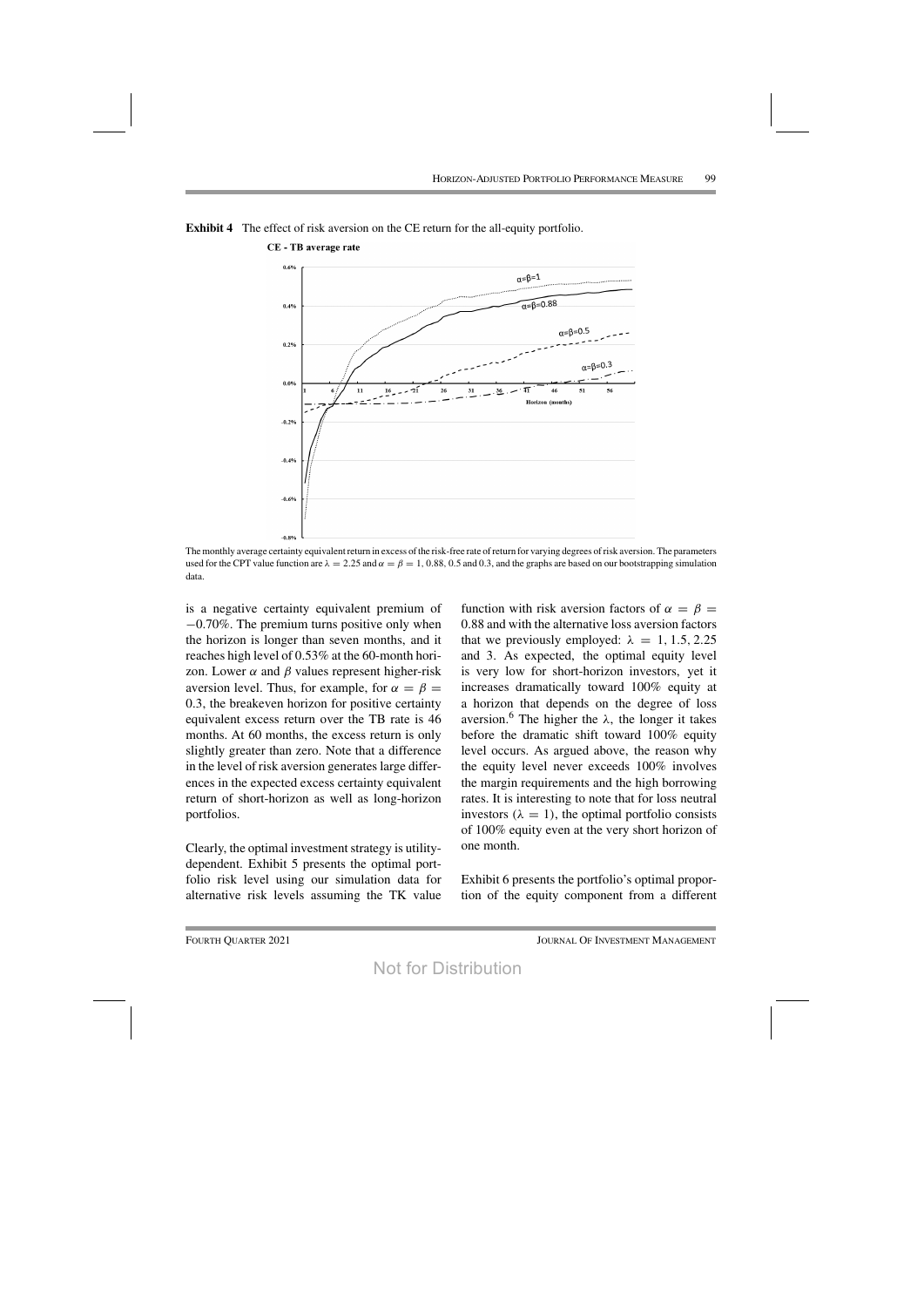**Exhibit 5** Optimal equity levels for CPT value functions with alternative degrees of loss aversion.



The parameters used for the CPT value function are  $\alpha = \beta = 0.88$  and  $\lambda = 1, 1.5, 2.25$  and 3. The graphs are based on our simulation data.

**Exhibit 6** Optimal equity levels for CPT value functions with alternative degrees of risk aversion.



The parameters used for the CPT value function are:  $\lambda = 2.25$ ;  $\alpha = \beta = 0.88$ , 0.5 and 0.3. The solid lines represent the case of deterministic horizons, and the dashed lines assume an expected five-month moving average horizon. The graphs are based on our simulated data.

JOURNAL OF INVESTMENT MANAGEMENT FOURTH QUARTER 2021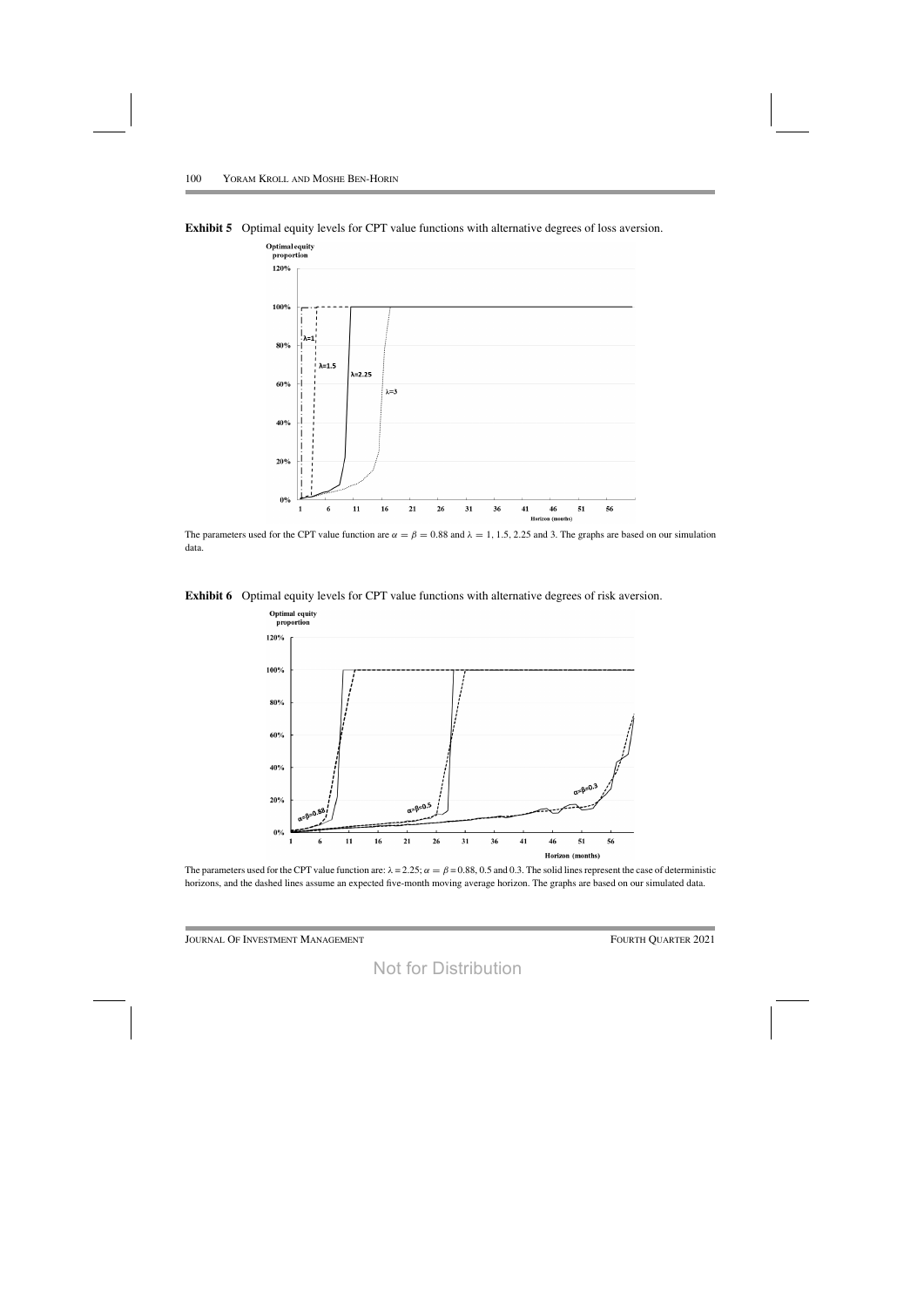perspective. Here, we hold the loss aversion parameter at  $\lambda = 2.25$ , as noted in the "base case", and alter the risk aversion parameters  $\alpha$  and  $\beta$ . The solid lines present the optimal portfolio composition assuming that the investment horizon is a deterministic future date that is well defined by the investor. Under this assumption, the optimal composition exhibits abrupt "jumps" of the optimal equity proportion toward the all-equity level at a horizon that depends on the risk aversion parameters (with a more gradual increase when  $\alpha = \beta = 0.3$ ).

Clearly, a deterministic future horizon is not typical. In reality, the horizon is likely to be a planned gradual withdrawal of funds over several periods, such as in annuity plans (rather than a lump-sum withdrawal at one point of time) and/or a probabilistic horizon. In either case, the portfolio's optimal risk level will exhibit a gradual increase toward the 100% equity rather than a sudden "jump". In addition, the planned horizon may be a "moving" or "rolling" horizon rather than a fixed future calendar date (e.g., "one year ahead from today"), in which case the optimal equity level will be equal to the length of the "rolling" horizon and, barring exogenous new data, remain unchanged over time.

To illustrate the gradual change in the composition of the optimal portfolios, we present the dashed lines in Exhibit 6, which show the optimal equity proportions assuming that the expected horizon is a five-month moving average. When the risk aversion parameters are  $\alpha = \beta = 0.88$ , the optimal portfolio becomes all-equity if the horizon is 10 months or longer, provided the horizon is deterministic. However, under the moving average assumption, the climb toward all-equity level begins on the seventh month and reaches the all-equity level on the 12th month. An investor who is more risk averse, with  $\alpha = \beta = 0.5$ , finds it optimal to hold all-equity portfolio if the horizon is deterministic and equals 29 months or longer. With the moving average assumption, the shift to the all-equity portfolio begins on the 26th month and reaches the all-equity level on the 31st month. Finally, when  $\alpha = \beta = 0.3$ , the equityonly portfolio is optimal for horizons longer than 60 months.

## **5 The Efficiency Frontier with the CPT Utility**

The optimal portfolio strategy for a given investor is chosen from the attainable tradeoff between the CE and the horizon. The graphs in the previous three exhibits indicate that the optimal equity level should be close to zero for very short-horizon investors, but it should increase quickly and monotonically toward 100% equity for investors with longer horizons. In a perfect market with borrowing rate equal to the lending rate, long-term horizon investors would even be better off with equity levels greater than 100%. Alas, the margin requirements (including the risk of receiving margin calls) and the high borrowing rates on margin purchases (ranging roughly from 5% to 8% per year, depending on the size of the loan among other factors) restrict the use of margin purchases both in the short and long terms.

Exhibit 7 presents our simulated "efficient frontier" forloss-averse investors with the "base case" parameters and deterministic horizon. For each horizon, the portfolio composition that maximizes the CE value for that horizon is presented. Taken as a whole, the graph displays the attainable highest CE value at each horizon. When the horizon is as short as one month, the equity proportion that maximizes the CE is almost negligible (0.63%), and the CE is negative and equals only −10.5 basis points per month. The maximum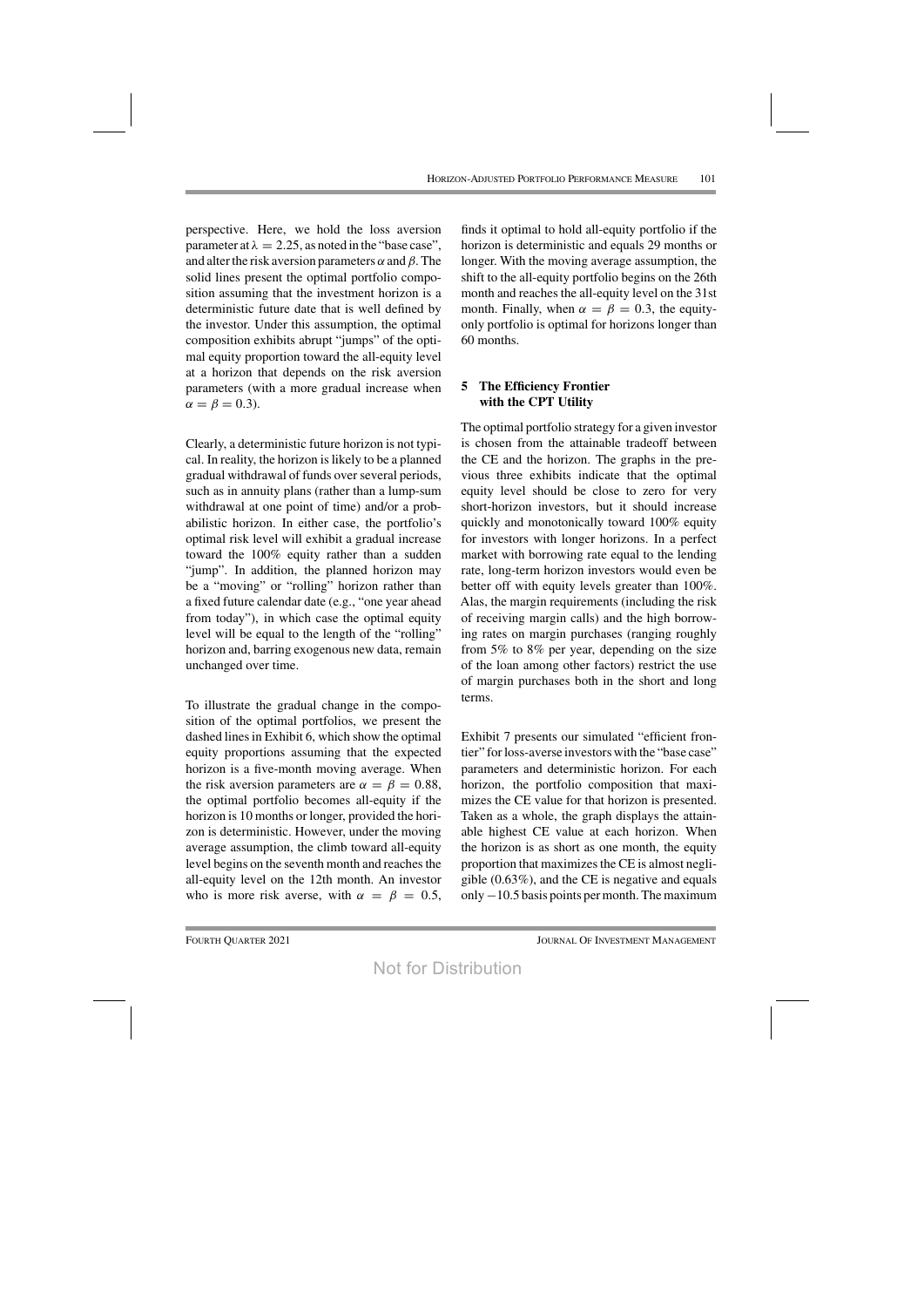CE (basis points)

**Exhibit 7** The efficiency frontier showing the highest CE attainable level at each horizon choice along with the optimal portfolio risk level.



The graph is based on the CPT value function with  $\lambda = 2.25$  and  $\alpha = \beta = 0.88$ . It presents the highest monthly CE value obtained using our bootstrapping simulation data. (The percentages in the parentheses indicate the portfolio's equity proportion that maximizes the CE for the given horizon)

CE remains negative for all horizons up to 11 months and becomes positive at a one-year horizon. Thereafter, it quickly increases into the positive domain, reaching approximately 40 basis points per month at a 60-month horizon. Perhaps more surprising is the way the optimal equity proportion changes with the horizon. At the fivemonth horizon, the equity proportion increases to 4% and subsequently exhibits a sharp increase, from 22% at a nine-month horizon to 100% as the horizon extends further to one year. At longer horizons, the optimal level of equity remains at 100%. As explained above, the switch to a high proportion of equity is likely to be more gradual in a real-life scenario since the horizon is unlikely to be a deterministic future date.

The quantitative interaction between the CE and the horizon may be used to improve investors' decisions with respect to the portfolio risk level, given their desired horizon.

## **6 Summary and Conclusions**

Past theoretical studies indicate that longer investment horizons may not justify higher risk taking by risk averse investors. This argument induces myopic decision-making on the part of investors, with respect to their portfolio composition acrosstime. However, more recentlyTversky and Kahaneman (1992) argue that investors are motivated by both loss aversion and risk aversion. Consequently investors are better off taking on more risk (e.g., higher equity level) as their investment horizon becomes longer. Benartzi and Thaler (1995) claim that investors nevertheless tend to make myopic investment decisions since performance measures presented to them are based on short-term data. Indeed, and unfortunately, existing portfolio performance ratios fail to inherently reflect the potential benefit of time diversification. In practice, most portfolio managers indeed advocate higher risk taking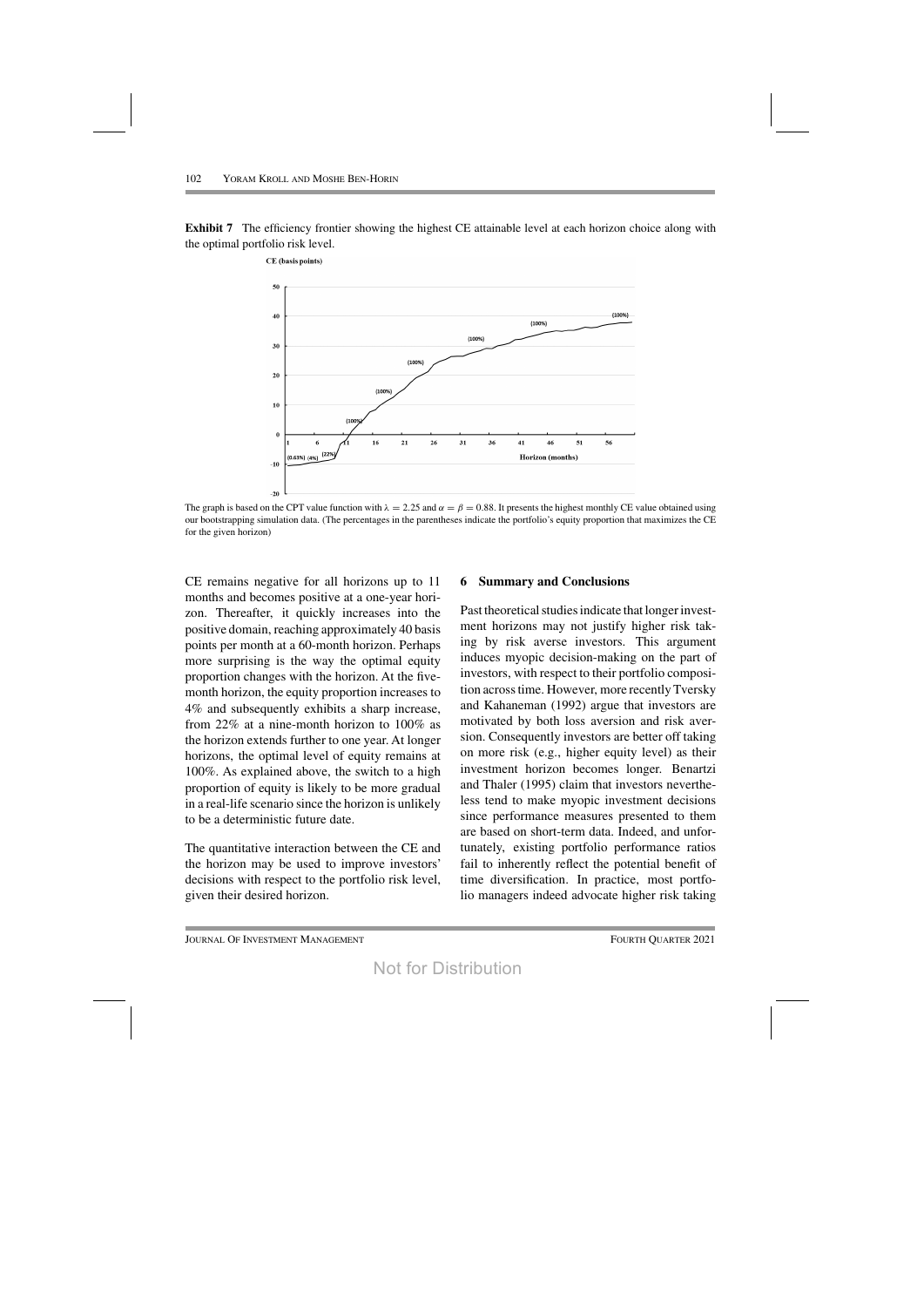for long-horizon investors, and our approach provides a theoretically based quantitative measurement that allows one to account for the horizon effect on the portfolio performance.

We introduce a user-friendly performance measure that is inherently sensitive to the investment horizon and can be easily gauged to investors' preferences, given the typical data investment managers poses regarding their clients' attitude toward risk and loss and about their planned horizon. Our empirical simulations using the S&P-500 index returns over a 10-year period indicate that longer horizons should significantly diminish investors' risk premiums. We found that for a wide range of loss-averse investors the appropriate (optimal) risk premium drops by as much as 86–93% as the investment horizon extends from 1 to 60 months. Our results indicate that an allequity portfolio is optimal for most investors even at relatively short horizons. Given a deterministic horizon, the specific horizon at which the optimal equity level switches to an all-equity portfolio depends on the degrees of loss aversion and risk aversion, but it generally occurs abruptly around a "critical horizon" of only a few months. When a nondeterministic horizon length is assumed, the switch from a low equity to an all-equity optimal composition becomes gradual.

#### **Endnotes**

- $<sup>1</sup>$  A good review of the academic and practical debate on</sup> the effect of the horizon on equity investment is given in Van Eaton, R. D., and J. Conover, (2002).
- <sup>2</sup> The CE of the S&P-500 index for a given horizon  $T$ , may be used as a benchmark for calculating the "Alfa" for portfolios with different planned horizons. Here, we merely demonstrate the use of our method using the  $S\&P-$ 500 index as a benchmark against which some portfolios could be ranked. Our intention is to apply the method to the actual ranking of alternative portfolios in a follow-up research.
- <sup>3</sup> To simplify the graphical presentations of the results, we limit the presentation to only four levels of investment in equity: 10%, 50%, 100% and 150% of the total invested capital.
- <sup>4</sup> These features are probably due, at least partially, to the high control and intervention of the Federal Reserve authorities.
- <sup>5</sup> We show below that maximizing the CE for each given horizon by selecting an appropriate level of equity for that horizon generates an efficient frontier. Each investor can then select the optimal horizon by considering the available tradeoff between the horizon length and the certainty equivalent rate.
- <sup>6</sup> Note, we assumed no margin purchases in the simulations, so that the optimal level of equity never exceeds 100%. The reason for imposing this constraint is the high borrowing rate in margin purchases and the unlikelihood of holding margin positions open in long horizon portfolios.

## **References**

- Benartzi, S. and Thaler, R. H. (1995). "Myopic Loss Aversion and the Equity Premium Puzzle," *Quarterly Journal of Economics* **110**, 73–92.
- Bodie, Z. (1995). "On the Risk of Stocks in the Long Run," *Financial Analysts Journal* **51**, 18–22.
- Farinelli, S., Ferreira, M., Rossello, D., Theony, M., and Tibilletti, L. (2009). "Optimal Asset Allocation Aid System: From "One-Size" vs "Tailor-Made" Performance Ratio," *European Journal of Operational Research* **192**, 209–215. doi: 10.1016/j.ejor.2007.08.035.
- Francois, P. and Hübner, G. (2020). "Classical Portfolio Performance Measures: A Primer," Available at SSRN: https://ssrn.com/abstract=3520093 or http://dx. doi.org/10.2139/ssrn.3520093.
- Kahneman, D. and Tversky, A. (1979). "Prospect Theory: An Analysis of Decisions under Risk," *Econometrica* **47**, 263–291.
- Levy, M. (2017). "Measuring Portfolio Performance: Sharpe, Alpha, or the Geometric Mean?" *Journal of Investment Management* **15**, 1–17.
- Levy, H. and Levy, M. (2017). "Prospect Theory, Constant Relevant Risk Aversion and the Investment Horizon," Available at SSRN: https://ssrn.com/abstract=3056969 or http://dx.doi.org/10.2139/ssrn.3056969
- Mehra, R. and Prescott, E. C. (1985). "The Equity Premium: A Puzzle," *Journal of Monetary Economics* **15**, 145–161.